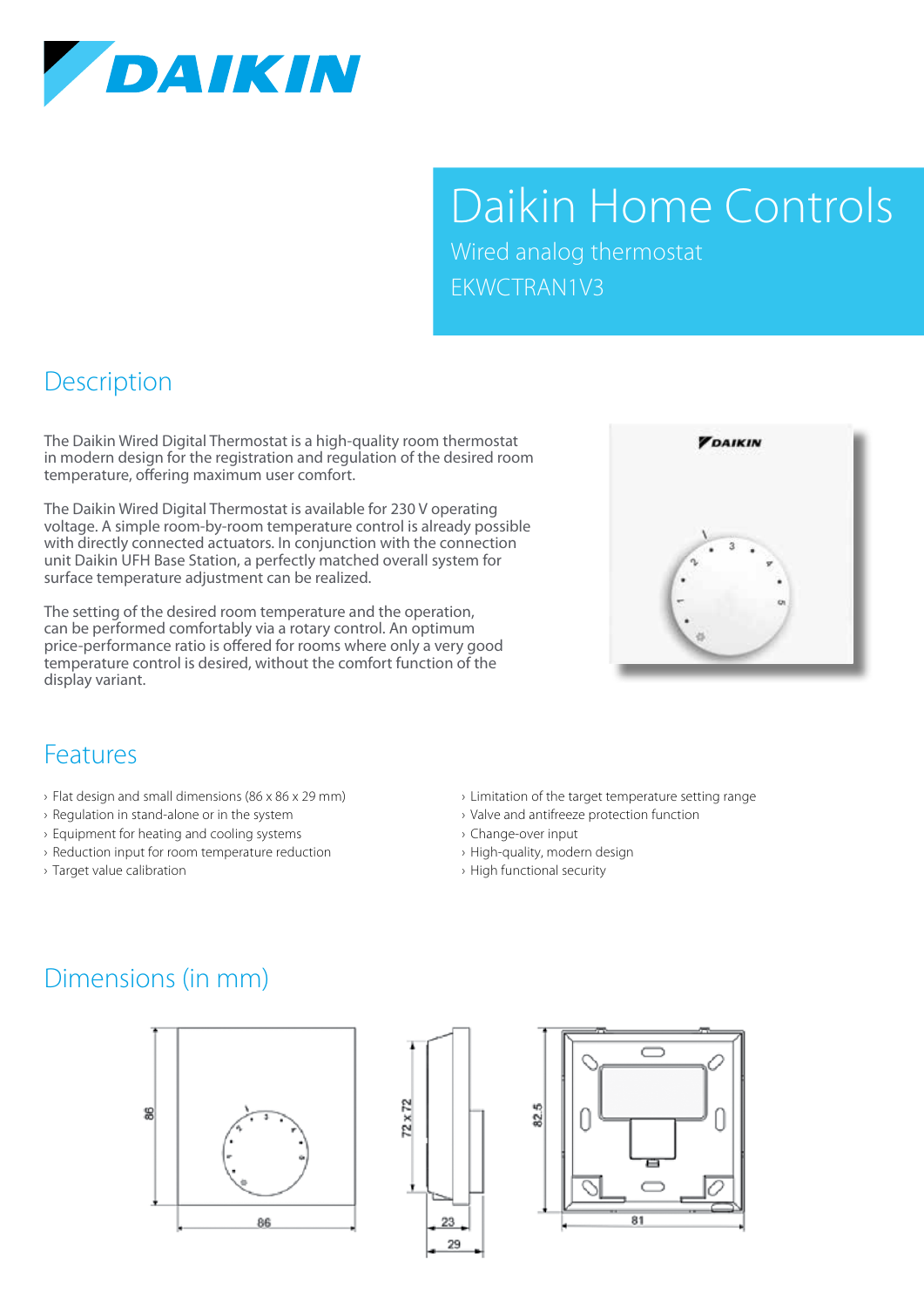| <b>Material</b>                                         | <b>EKWCTRAN1V3</b>           |                                                   |                                                |
|---------------------------------------------------------|------------------------------|---------------------------------------------------|------------------------------------------------|
| Operating voltage                                       | 230 V ±10 % 50 Hz            | Fuse                                              | T <sub>2</sub> AH                              |
| Voltage supply                                          | via base/mains connection    | Max, number of connectible actuators              | 10 (max. 3 W/actuator)                         |
| Power consumption in idle operation                     | < 0.3 W                      | Control direction of actuators to be<br>connected | <b>NC</b>                                      |
| Rated current w/o valve drives                          | $\leq$ 2 mA                  | Switching element                                 | Relay                                          |
| Max current draw allowed with<br>connected valve drives | 1.8A                         | Switching power                                   | 1.8 A ohmic load, 200 VA inductive             |
| Target temperature setting range                        | 10 to 28°C                   | Change-over input                                 | switchable via potential-free<br>contact       |
| Target temperature resolution                           | 0.25 °C                      | Reduction input                                   | yes                                            |
| Actual temperature measuring range                      | $0 - 40^{\circ}$ C           | Reduction temperature                             | 2K                                             |
| Set value calibration                                   | ±2K                          | Antifreeze temperature                            | Normal operation: 10 °C<br>Reduction: 8 °C     |
| Measuring accuracy of actual<br>temperature             | $\pm 0.5$                    | Valve protection function                         | Once every 14 days for 6 minutes               |
| Type of installation                                    | On-surface wall installation | <b>Protection class</b>                           | $\mid \mid$                                    |
| Ingress protection                                      | IP20                         | Pollution degree                                  | $\overline{2}$                                 |
| Admissible ambient temperature                          | 0 to $50^{\circ}$ C          | Connection line                                   | NYM-O $5 \times 1.5$ mm <sup>2</sup>           |
| Admissible storage temperature                          | $-25$ to $+75$ °C            | <b>Connection terminals</b>                       | 7 screw terminals $0.22 - 1.5$ mm <sup>2</sup> |
| Admissible ambient humidity                             | 80%, not condensing          |                                                   |                                                |
| Rated impulse voltage                                   | 1500 V                       |                                                   |                                                |
| Net weight                                              | 90q                          | Casing material                                   | $PC + ABS$                                     |
| Net dimensions ( $W \times H \times D$ )                | 86 x 86 x 29 mm              | Colour                                            | Signal white (RAL 9003)                        |
| Gross weight                                            | 120q                         |                                                   |                                                |
| Gross dimensions ( $W \times H \times D$ )              | 91 x 88 x 42 mm              |                                                   |                                                |

### Installation examples

### Stand alone



### With UFH base station



### Functions:

- › Heating
- › Cooling
- › Extended pump/boiler control with lead time and follow-up time
- › Connection for external system clock (opt.)

Daikin Europe N.V. Naamloze Vennootschap Zandvoordestraat 300 · 8400 Oostende · Belgium · www.daikin.eu · BE 0412 120 336 · RPR Oostende (Publisher)







┡

The present publication is drawn up by way of information only and does not constitute an offer binding upon Daikin Europe N.V. Daikin Europe N.V. has compiled the content of this publication to the best of its knowledge. No express or implied warranty is given for the completeness, accuracy, reliability or fitness for particular purpose of its content and the products and services presented therein. Specifications are subject to change without prior notice. Daikin Europe N.V. explicitly rejects any liability for any direct or indirect damage, in the broadest sense, arising from or related to the use and/or interpretation of this publication. All content is copyrighted by Daikin Europe N.V.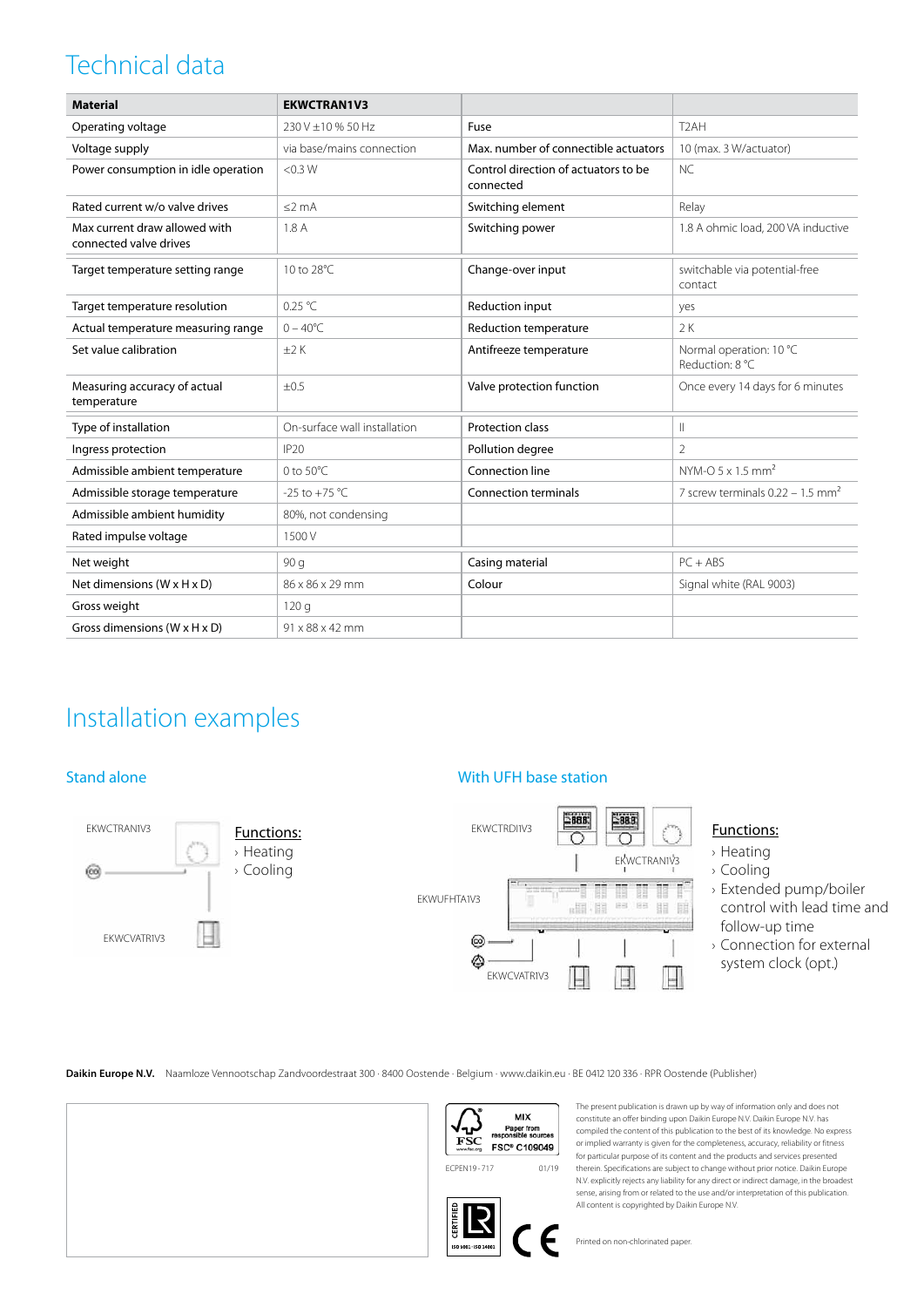

Wired digital thermostat EKWCTRDI1V3

## **Description**

The Daikin Wired Digital Thermostat is a high-quality room thermostat in modern design for the registration and regulation of the desired room temperature, offering maximum user comfort.

The Daikin Wired Digital Thermostat is available for 230 V operating voltage. A simple room-by-room temperature control is already possible with directly connected actuators. In conjunction with the connection unit Daikin UFH Base Station, a perfectly matched overall system for surface temperature adjustment can be realized.

The setting of the desired room temperature and the operation, can be performed comfortably via a rotary control with rotary-push action and soft ratchet. The well-structured and language-neutral symbols of the display always clearly indicate all settings.



### Features

- › Large, clearly structured LCD with background illumination allows reading the display even in the dark
- › Flat design and small dimensions (86 x 86 x 31 mm)
- › Smart Start / Smart Stop function
- › Selectable operating modes
- › Comfort programs for heating and cooling operation
- › Correction of actual temperature registration
- › Limitation of the target temperature setting range
- › Valve and antifreeze protection function
- › Change-over input
- › Suitable for NC and NO operation
- › Easy, intuitive installation, operation and maintenance

### Dimensions (in mm)



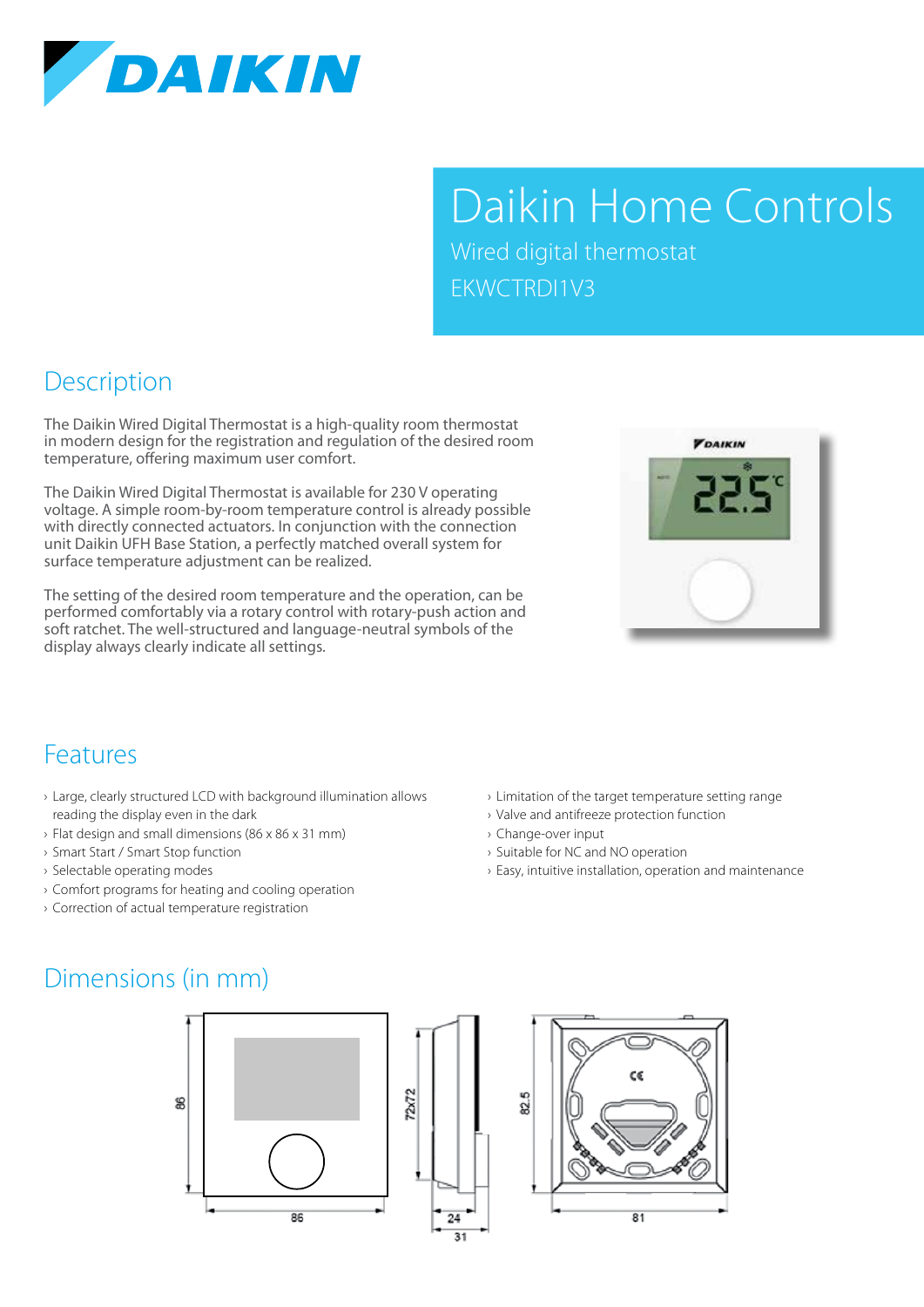| <b>Material</b>                                         | <b>EKWCTRDI1V3</b>                     |                                                   |                                                                       |
|---------------------------------------------------------|----------------------------------------|---------------------------------------------------|-----------------------------------------------------------------------|
| Operating voltage                                       | 230 V ±10 % 50 Hz                      | Fuse                                              | T1AH                                                                  |
| Voltage supply                                          | via base/mains connection              | Max. number of connectible actuators              | 5 (max. 3 W/actuator)                                                 |
| Power consumption in idle operation                     | < 0.3 W                                | Control direction of actuators<br>to be connected | NC/NO                                                                 |
| Rated current w/o valve drives                          | $<$ 2 mA                               | Switching element                                 | Relay                                                                 |
| Max current draw allowed with<br>connected valve drives | 1A                                     | Switching power                                   | 1 A ohmic load, 200 VA inductive                                      |
| Target temperature setting range                        | $5$ to $30^{\circ}$ C.                 | Change-over input                                 | electronically                                                        |
| Target temperature resolution                           | 0.2 °C                                 | <b>Reduction input</b>                            | yes                                                                   |
| Actual temperature measuring range                      | $0 - 40^{\circ}$ C                     | Reduction temperature                             | Adjustable value for day and night<br>temperature (heating & cooling) |
| Set value calibration                                   | ±2K                                    | Antifreeze temperature                            | 5 °C                                                                  |
| Measuring accuracy of actual tempe-<br>rature           | ±0.5 K between 17 and 24 °C            | Valve protection function                         | Once every 14 days for 10 minutes                                     |
| Controlling precision                                   | +0.5 K between 17 and 24 $^{\circ}$ C. |                                                   |                                                                       |
| Type of installation                                    | On-surface wall installation           | <b>Protection class</b>                           | $\mathop{  }$                                                         |
| Ingress protection                                      | IP20                                   | Pollution degree                                  | $\overline{2}$                                                        |
| Admissible ambient temperature                          | 0 to $50^{\circ}$ C                    | Connection line                                   | NYM-O $5 \times 1.5$ mm <sup>2</sup>                                  |
| Admissible storage temperature                          | -20 to +70 $^{\circ}$ C                | <b>Connection terminals</b>                       | 6 screw terminals $0.22 - 1.5$ mm <sup>2</sup>                        |
| Admissible ambient humidity                             | 80%, not condensing                    |                                                   |                                                                       |
| Rated impulse voltage                                   | 1500 V                                 |                                                   |                                                                       |
| Net weight                                              | 105q                                   | <b>Background illumination</b>                    | yes                                                                   |
| Net dimensions (W x H x D)                              | 86 x 86 x 31 mm                        | Casing material                                   | ABS                                                                   |
| Gross weight                                            | 140q                                   | Decorative panel material                         | Acrylic glass XT                                                      |
| Gross dimensions ( $W \times H \times D$ )              | 91 x 88 x 42 mm                        | Colour                                            | Signal white (RAL 9003)                                               |

### Installation examples



### Stand alone **Stand alone** Stand alone With UFH base station



### Functions:

- › Heating
- › Cooling
- › Extended pump/boiler control with lead time and follow-up time
- › Connection for external system clock (opt.)

Daikin Europe N.V. Naamloze Vennootschap Zandvoordestraat 300 · 8400 Oostende · Belgium · www.daikin.eu · BE 0412 120 336 · RPR Oostende (Publisher)



ECPEN19-717 01/19



F

The present publication is drawn up by way of information only and does not constitute an offer binding upon Daikin Europe N.V. Daikin Europe N.V. has compiled the content of this publication to the best of its knowledge. No express or implied warranty is given for the completeness, accuracy, reliability or fitness for particular purpose of its content and the products and services presented therein. Specifications are subject to change without prior notice. Daikin Europe N.V. explicitly rejects any liability for any direct or indirect damage, in the broadest sense, arising from or related to the use and/or interpretation of this publication. All content is copyrighted by Daikin Europe N.V.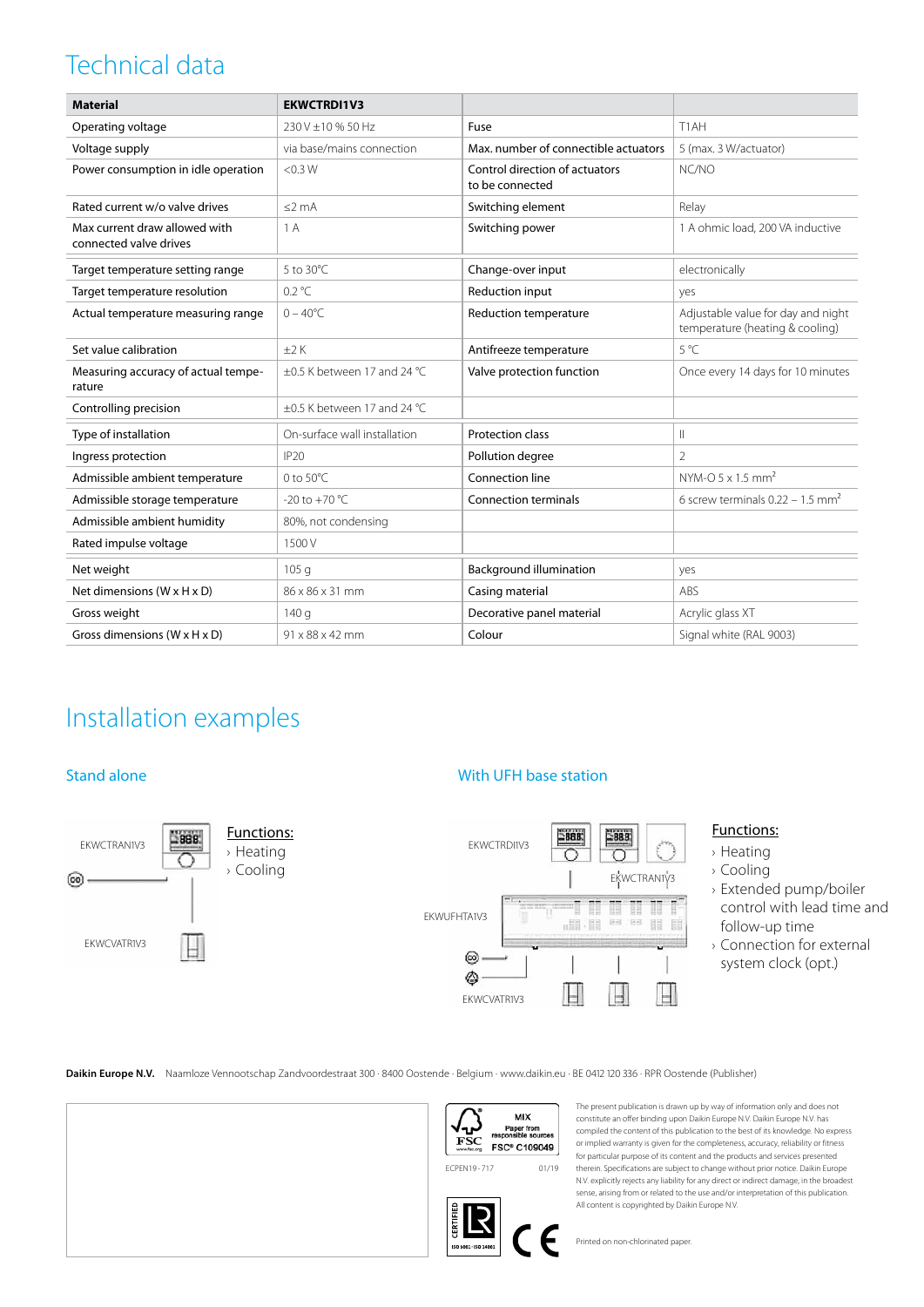

Valve actuator EKWCVATR1V3

## **Description**

The Daikin Valve Actuator is a thermoelectric valve drive for opening and closing valves on heating circuit distributors of concealed floor heating and cooling systems.

The main field of application is the energy-efficient individual room temperature control in the range of building management systems and home automation. The Valve Actuator is controlled by a 230 V room thermostat with two point output or pulse-width modulation.

|  | š |  |
|--|---|--|
|  |   |  |
|  |   |  |
|  |   |  |
|  |   |  |
|  |   |  |

### Features

- › Modern design
- › Stroke 4.0 mm
- › Normally closed (NC)
- › Power consumption 1 watt
- › Simple snap-on installation
- › 360° installation position
- › Protection against leaky valves
- › First-Open function\*
- › Adaptation check on valve
- › Alignment aid on the valve
- › Compact size, small dimensions
- › All around function indicator
- › Noiseless and maintenance-free
- › High functional safety and long expected service life
- › Surge protection guarantee

\*In its delivery condition, the Valve Actuator is kept open when de-energized due to the First-Open function. This enables heating operation during the construction phase even when the electric wiring is not yet complete. During the later electrical start-up, the First-Open function is unlocked by applying the operating voltage for more than 6 minutes. The Valve Actuator will then be completely operable.

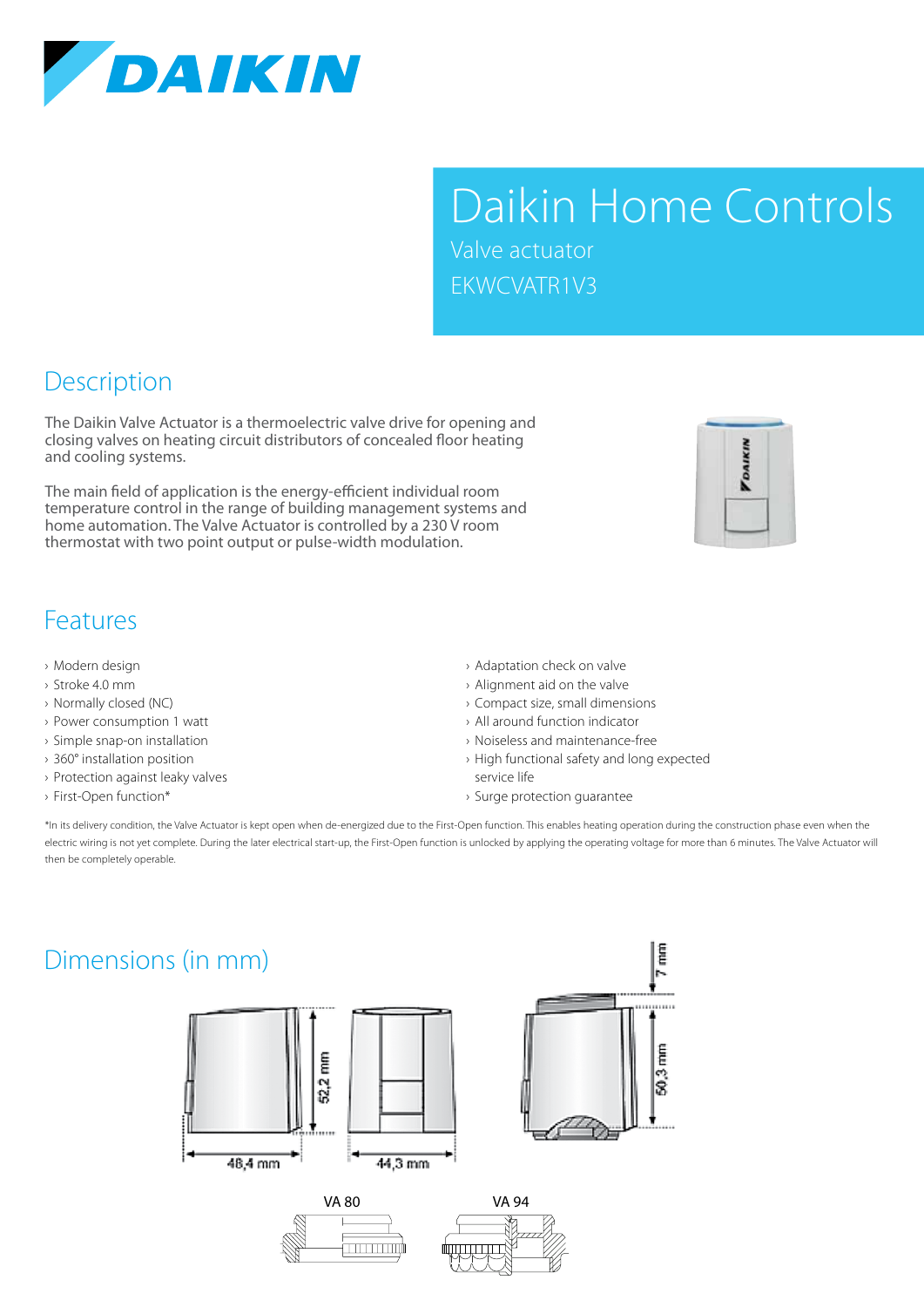| Operating voltage                             | 230 V / ±10% / 50/60 Hz            | Degree of protection                        | $\mathbb{I}$                                |
|-----------------------------------------------|------------------------------------|---------------------------------------------|---------------------------------------------|
| Max. inrush current                           | < 550 mA during 100 ms max.        | Ingress protection                          | IP 54                                       |
| Operating power                               | 1 W                                | Surge protection according to EN<br>60730-1 | 2.5 kV                                      |
| Stroke (actuator travel)                      | 4.0 mm                             | CE conformity according to                  | EN 60730                                    |
| Actuating force                               | $100 N + 10 \%$                    | Housing material                            | Polyamide                                   |
| Fluid temperature                             | 0 to $+100^{\circ}$ C              | Housing colour                              | light grey (RAL 7035)                       |
| Ambient temperature                           | 0 to $+60^{\circ}$ C               | Connecting cable/colour                     | 2 x 0.75 mm2 PVC / light grey<br>(RAL 7035) |
| Storage temperature                           | $-25^{\circ}$ C to $+60^{\circ}$ C | Cable length                                | 1 <sub>m</sub>                              |
| Included adapter                              | VA80 & VA94                        |                                             |                                             |
| Measuring accuracy of actual tempe-<br>rature | $\pm 0.5$                          |                                             |                                             |
| Net weight                                    | 100q                               | Gross weight                                | 130q                                        |
| Net dimensions ( $W \times H \times D$ )      | $52 \times 48 \times 44$ mm        | Gross dimensions ( $W \times H \times D$ )  | 74 x 50 x 89 mm                             |

### Installation examples

### With UFH base station



#### Functions:

- › Heating
- › Cooling
- › Extended pump/boiler control with lead time and follow-up time
- › Connection for external system clock (opt.)
- › Temperature limiter or dew point sensor (opt.)

## **Compatibility**

| <b>VA 80</b>                                                                                                                                                                                                                                                                                                                                                                                                                                                                                                                                                                                                                                                                                                                                                                                                                                                                                                                                                                                                                                                                                                                                                                                                                                                                                                                                                                                                                                                                             |                                          |  | <b>VA 94</b> |  |
|------------------------------------------------------------------------------------------------------------------------------------------------------------------------------------------------------------------------------------------------------------------------------------------------------------------------------------------------------------------------------------------------------------------------------------------------------------------------------------------------------------------------------------------------------------------------------------------------------------------------------------------------------------------------------------------------------------------------------------------------------------------------------------------------------------------------------------------------------------------------------------------------------------------------------------------------------------------------------------------------------------------------------------------------------------------------------------------------------------------------------------------------------------------------------------------------------------------------------------------------------------------------------------------------------------------------------------------------------------------------------------------------------------------------------------------------------------------------------------------|------------------------------------------|--|--------------|--|
| Thread                                                                                                                                                                                                                                                                                                                                                                                                                                                                                                                                                                                                                                                                                                                                                                                                                                                                                                                                                                                                                                                                                                                                                                                                                                                                                                                                                                                                                                                                                   | M30x1,5                                  |  | M30x1,0      |  |
| Compatible models                                                                                                                                                                                                                                                                                                                                                                                                                                                                                                                                                                                                                                                                                                                                                                                                                                                                                                                                                                                                                                                                                                                                                                                                                                                                                                                                                                                                                                                                        |                                          |  |              |  |
| 663 & 664 (3-way), AO-Therm brass manifold, Aquatechnik Italy (Multirapid,before 2007,from 2009), Belparts NV2D15, Bianchi 4-way-valve, Bianchi 662 (2-way),<br>Brugman, Caleffi (with manufacterer Threadring), Carlo Poletti (V1521), Cosmo (Objekt-Line) (CMV Modul manifold) 10,50, Empur brass manifold, EQ-Therm brass<br>manifold, Frese Optima Compact Low 2,5, Gomacal, Herz 3-way-valves (17762 xx), Herz 3-way-valves with bypass (17763 xx), Herz controlvalve (17760 xx), Herz<br>Thermostatic valves Serie 'TS 98 VH', Honeywell (H) (Typ: V9050, VSOF 215), Honeywell (V5823, V5833), Honeywell V2020 (MNG), Honeywell V58x2A1063, Inteca, IVR<br>stainless steel HKV, Jaga, Johnson-Controls (Typ:V5210KC, V5510KC, V5810DC), Kemper stainless steel, Nereus corner valve DN 10, Onda-Therm HKV-Module, Pexep,<br>Presblock (RTEV-M), ratiodaemm, RDZ (brass manifold), Roversy, Sauter (BUT010 F410), Sauter (VXL F200 & F210)(BXL F200 & F210) (BUL), Siemens VPI46 & VPP46,<br>Siemens VVI46, VXI46, VVP47, VXP47, VMP47, SKV manifold, Strasshofer, Taco (Vogel & Noot, Cosmo stainless.), Therminon HKV-Modul, TKM, Tobler Stramax (220TT2-<br>06-06S), Tobler Stramax (220TTT-06-04S), Unicor brass manifold, Uponor brass-/stainless steel manifold (from 2014), VIR (Serie 9520, 9700), Voogel & Noot (Cosmo<br>brass manifold), VSMF 315, V5823A, VSMF-215, VSMF-220, VSMF415, VTE cornervalve (H), Watts (Voogel & Noot, Finimetall, Myson), Wittigsthal (FT2) | Lavagrund<br>Polytech Aqua Seal<br>redex |  |              |  |

Daikin Europe N.V. Naamloze Vennootschap Zandvoordestraat 300 · 8400 Oostende · Belgium · www.daikin.eu · BE 0412 120 336 · RPR Oostende (Publisher)



The present publication is drawn up by way of information only and does not constitute an offer binding upon Daikin Europe N.V. Daikin Europe N.V. has compiled the content of this publication to the best of its knowledge. No express or implied warranty is given for the completeness, accuracy, reliability or fitness for particular purpose of its content and the products and services presented therein. Specifications are subject to change without prior notice. Daikin Europe N.V. explicitly rejects any liability for any direct or indirect damage, in the broadest sense, arising from or related to the use and/or interpretation of this publication. All content is copyrighted by Daikin Europe N.V.



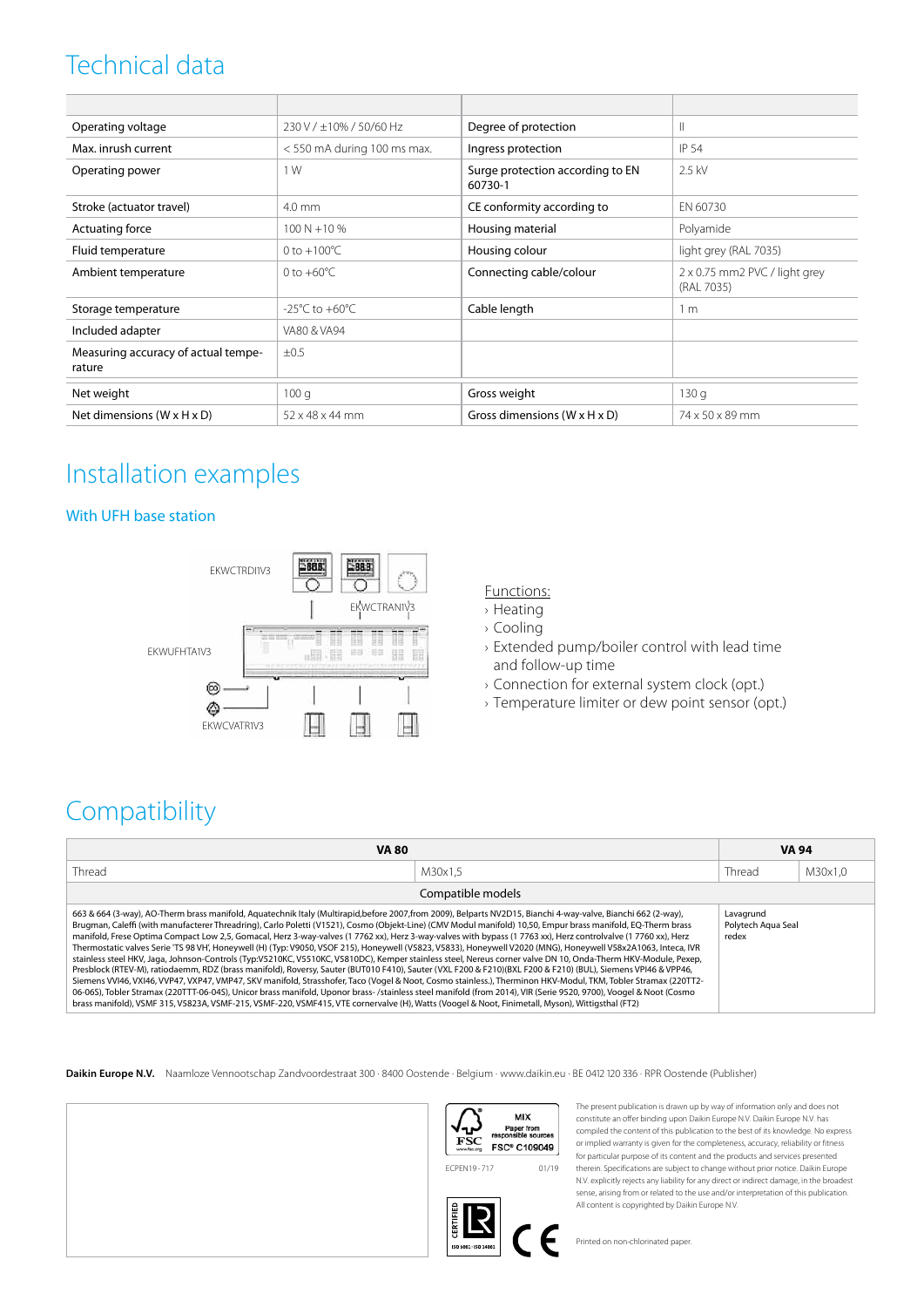

Wired UFH Base Station EKWUFHTA1V3

## **Description**

The Daikin Wired Underfloor Heating Base Station is the central connection unit of a room-by-room temperature control for the surface temperature adjustment of heating and cooling systems.

With minimum expense, the UFH Base Station can be wired to all system components as e. g. thermostats and actuators. The system components are supplied directly with the voltage supply of the UFH Base Station. All switching commands for the thermostats are forwarded directly to the connected system components via the Underfloor Heating Base Station.

|               | The thing that they want was the thing |  |  |  |
|---------------|----------------------------------------|--|--|--|
| <b>FOARIN</b> | <b>The Bandles of the Bandles</b>      |  |  |  |
|               | <b>NEED EEE AND AND THE IEEE</b>       |  |  |  |
|               |                                        |  |  |  |

### Features

The Daikin Wired UFH Base Station includes extensive functions for an energy-efficient and system-considerate comfort operation. It lets you offer easy installation and maximum surface temperature adjustment comfort to your customers.

#### › Control up to 10 zones

- › A maximum of 18 actuators can be connected
- › Equipment for heating and/or cooling systems
- › Simple, intuitive installation and operation
- › Status signaling by LEDs
- › Proven cable guide and standard-complying strain relief
- › Screwless terminal connection technique
- › Clearly structured connection terminals
- › Reduction channel for a time-controlled room temperature reduction
- › Pump and boiler control
- › Adjustable follow-up time for pump and boiler control
- › Connection for a temperature limiter or dew point sensor
- › Selectable control direction via DIP switch: NC or NO (NO: normally open / NC: normally closed)
- › High functional security
- › Maintenance-free

## Dimensions (in mm)